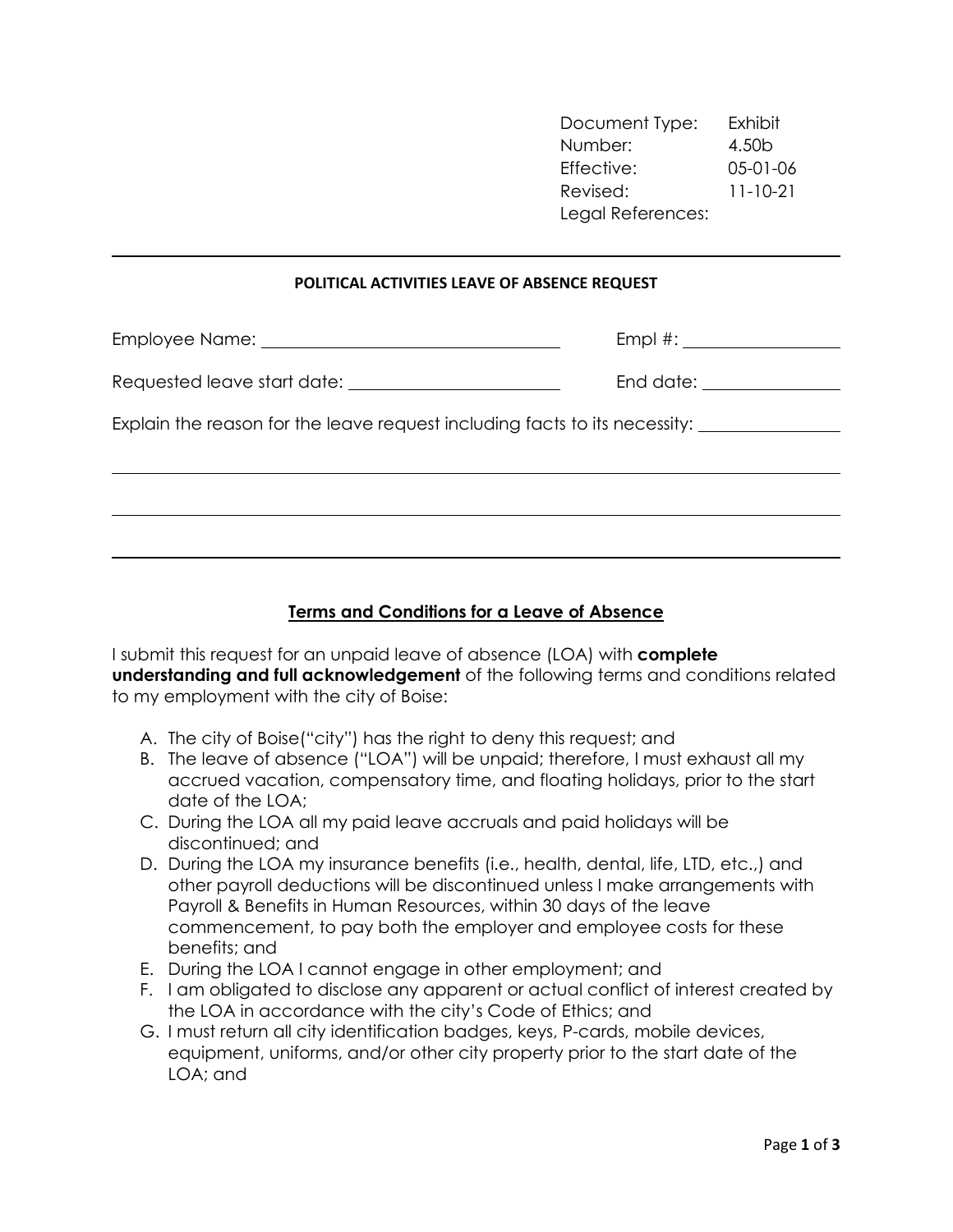- H. During the LOA I have no authority as a city employee, and I am not authorized to represent the city of Boise in any way; and
- I. I am required to notify my Department Director and Human Resources in writing of my intent to return to work no less than 10 calendar days prior to the expiration of my LOA; and
- J. If I fail to give the required written notice, or if I fail to return to work by the approved LOA end date, the city shall consider me to have voluntarily resigned my position; and
- K. Upon returning from the LOA, I may or may not, be placed in the position I held when my leave of absence began. I understand if the Department Director and Human Resources determine that returning me to that position is not in the city's best interest, I may be placed in a comparable open position, that I am qualified to perform, with or without a reasonable accommodation, if such a position is available.
- L. If my previous position no longer exists or was eliminated due to a reorganization or reduction in staff, I may be eligible for a separation package in accordance with the city's Layoff Regulation.
- M. As a city of Boise employee, I am prohibited by the city's Political Activities Regulation 4.50a from engaging in the following activities:
	- participating in political activities as a representative of the city or while on city time; and
	- using city equipment, property, materials, facilities or other city resources for political activities, except as allowed by law or city policy and regulations; and
	- distributing or posting political circulars or petitions on city property; and
	- collecting and/or soliciting campaign funds, and/or the contribution of services or resources as a representative of the city, or while on city time, or on city property; and
	- using the authority of your city position to influence the vote or political activities of any subordinate including, but not limited to directly or indirectly coercing, attempting to coerce, commanding, pressuring or advising an employee to pay, lend, or contribute anything of value, including their personal time, to a party, committee, organization, agency, candidate or person for political purposes; and
	- taking any adverse employment action, or make any promise or threat of adverse action, against an employee because they made or withheld a political contribution or service; and
	- taking any favorable employment action, or making any promise of such action, on behalf of an employee because the employee made a political contribution or service; and/or
	- organizing or participating in any politically motivated behavior that is disruptive to the workplace, harassing or discriminatory.

If I am elected to public office I will be required to resolve to the city's satisfaction, any conflicts of interest resulting from my candidacy.